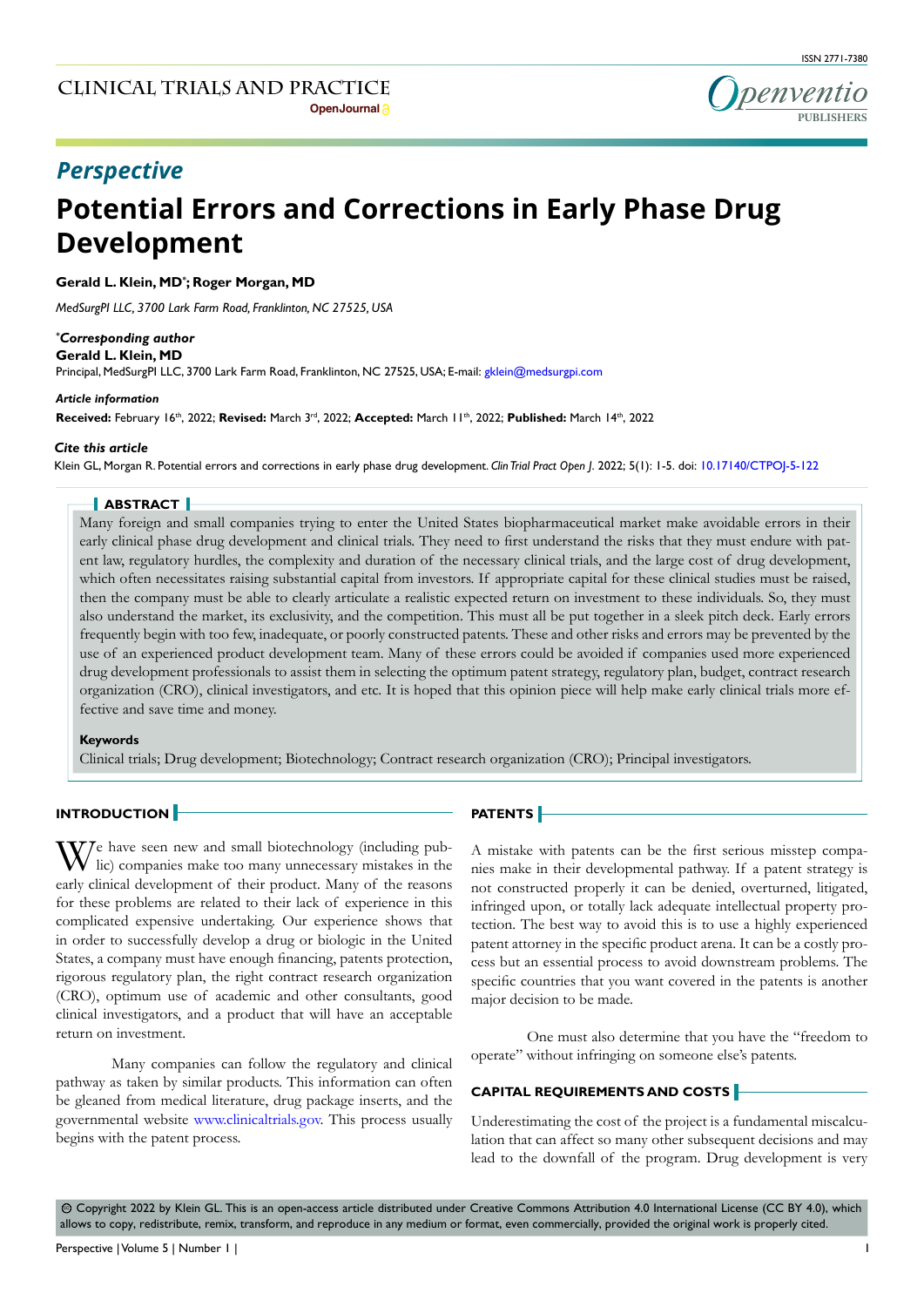#### *Clin Trial Pract Open J.* 2022; 5(1): 1-5. doi: [10.17140/CTPOJ-5-122](http://dx.doi.org/10.17140/CTPOJ-5-122)

Denver

expensive, and it can be difficult to determine the amount of capital required because of regulatory issues, supply chain disruptions, timeline extensions due to overestimation of subject enrollment timelines or occurrence of unanticipated safety issues. If the capital required is underestimated it frequently leads to poor choices in the selection of less expensive/less effective CROs, consultants, investigators, vendors with subsequent poor quality of the protocol, endpoints, number of subjects, and duration of the clinical trial. In the highly pressurized, hurried, and need to raise capital environment, founders frequently present an overly optimistic appraisal of their drug development process. If investors were provided with inaccurate costs and timelines, they can exert additional pressure on the development team, which can further lead to mistakes and poor results. Therefore, understanding and obtaining adequate capital is tantamount to drug and biological development.

#### **Promising Unrealistic Expectations for Investors**

Unrealistic goals, targets, and milestones are met with an inadequate explanation or knowledge of the product's market size, regulatory pathway, or reimbursement. This will then set overly aggressive timelines (enrollment, clinical operational procedures, and duration) that lead to underestimated budgets, putting excessive pressure on everyone involved in the project.

#### **The Regulatory Pathway**

Is there an established clear regulatory track for approval? One must know how difficult and complex the regulatory hurdles will be. This sets the foundation for establishing the timelines and economic requirements for the entire product development. Regulatory guidelines can often be vague and confusing. An experienced regulatory team is required to negotiate the optimum way forward with regulatory agencies as well as to provide the essential elements for each required protocol.

Specific sections such as safety, inclusions, exclusions, the objectives, and endpoints should also be reviewed by an appropriate experienced medical officer.

#### **Enrollment**

The enrollment velocity in a clinical trial is based on a multitude of factors, many which are listed in Table 1.

#### **OPERATIONAL ISSUES AND LACK OF EXPERIENCED DRUG DEVELOPMENT STAFF**

#### **Academic Experts**

Academics understand basic and clinical science but that does not mean that they understand regulatory science. They frequently have had limited interactions with the regulatory agencies, mainly from a site perspective. Although many academics will be able to help with scientific and medical inclusion exclusion/criteria (I/E), laboratory, and other tests, they often suggest excessive unnecessary tests outside the need for regulatory approval. They tend to add esoteric biomarkers, etc. to a trial which drive up costs but have no impact on the decision to move to the next level of development. These esoteric tests may not be required to drive drug development, and perhaps should be reserved for later stages of development. For example, there is no reason to get biomarkers in Phase I studies of healthy volunteers. This is unlikely to have any utility due to subjects not having the disease and the short duration of dosing.

Other inappropriate suggestions involve overly complex, impractical single ascending dose/multiple ascending doses (SAD/ MAD) pharmacokinetic studies. This may not only increase the costs but can also extend the timeline, make enrollment more difficult, and threaten the entire study.

Academic advisors may not fully understand patient safety and pharmacovigilance and may try to impose inappropriate stopping rules such as those based on serious adverse events

| Table 1. Factors Responsible for Enrollment Velocity      |
|-----------------------------------------------------------|
| Indication                                                |
| Incidence and prevalence                                  |
| Inclusion criteria                                        |
| Number of nationally competing studies                    |
| Number of studies at investigator's site                  |
| Adequate and experienced staff at investigator site       |
| Timely and adequate payments to investigator              |
| Timeline for study startup (Academic vs. Community sites) |
| Central versus local IRBs                                 |
| Phase of the clinical trial                               |
| Number of onsite visits required                          |
| Number, complexity, and severity of the procedures        |
| Oral versus parenteral dosage                             |
| Safety and known adverse effects of the medication        |
| Subject grant for study expenses                          |
| Marketing of the clinical trial                           |
|                                                           |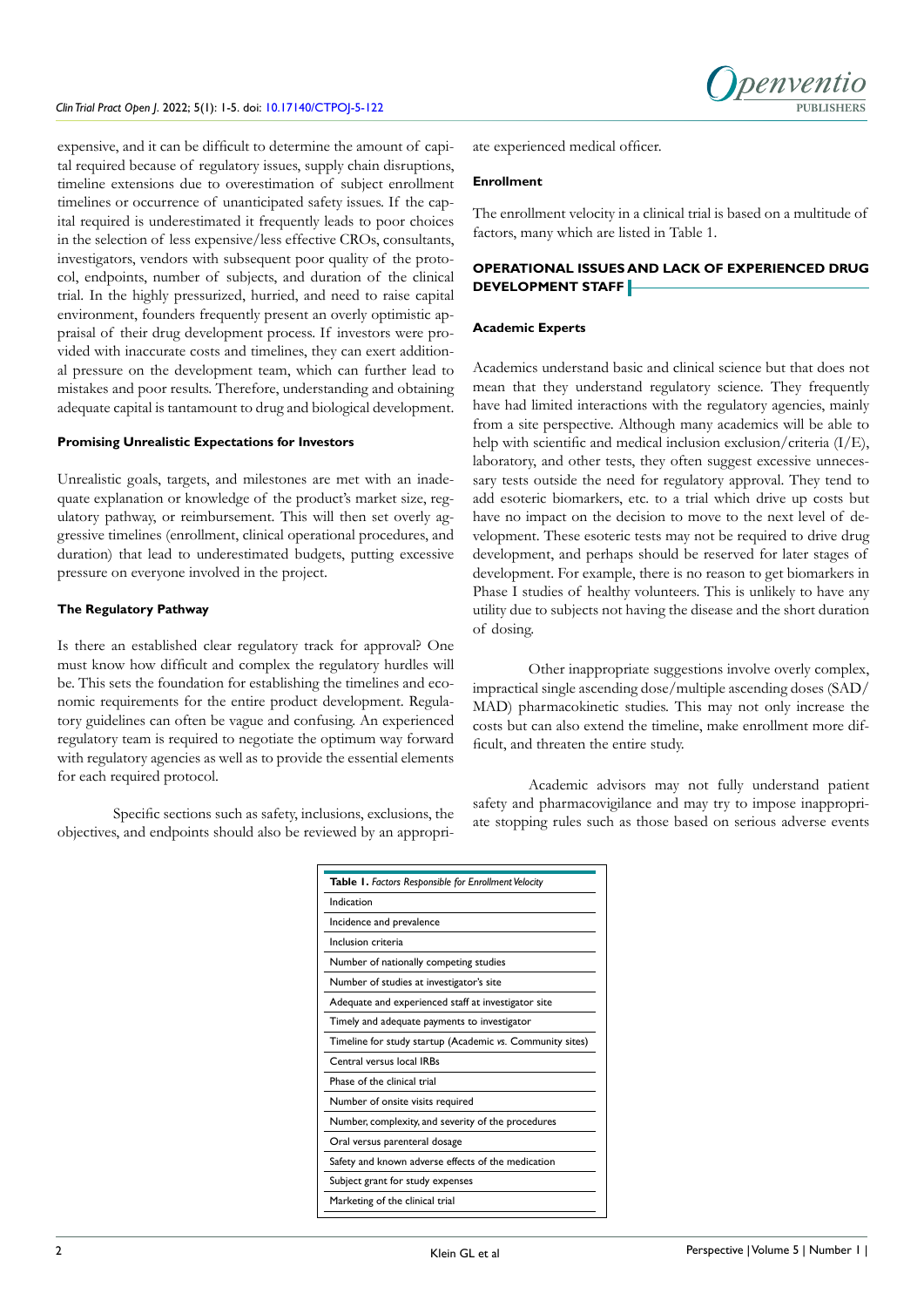

(SAEs) rather than related SAEs.

#### **Inadequate Selection Criteria for Selecting a CRO**

Selecting the right CRO for a small biotech company is one of their most critical decisions. A large well-known CRO is appropriate for a large global study, but the attention needed, conservative budget and dedicated team (not having the CRO's staff constantly changing) is usually better off hiring a small to midsize organization for a typical early phase study.

When sending out requests for proposals (RFPs), one should use a Responsibility Grid, which clearly lays out the specific tasks that you want the CRO to undertake as it helps accurately compare the diverse bids from each contract research organization. If you do not send out a detailed RFP, you will not be able to adequately compare bids.

The project manager (PM) is the most important person on the CRO's team. The PM should have the right chemistry with your team. If the CRO does not agree to assign a specific PM that you both had agreed upon for your project, it is better to not use this organization.

#### **Poorly Trained Investigators Who Do Not Follow the Protocol**

It is important not only to use investigators who are able to enroll the proper subjects but can do this correctly and according to good clinical practices (GCPs).

If they enroll unqualified subjects, have too many protocol deviations, or other major GCP violations it could cause data integrity problems and put the entire study at risk. The investigator must have an experienced, cooperative clinical coordinator and staff. The clinical site coordinator is the essential key to conduct of the study at each site.

#### **Lack of Medical Oversight for Strategy and Safety**

Many small early-stage biotechnology companies do not want to add the cost of hiring expensive experienced physician drug developers. This frequently adds an unnecessary risk of inappropriate (frequently too aggressive) study-stopping rules, or too few or too many safety laboratory tests. Lack of experienced medical monitors frequently leads to the following problems:

- Inappropriate protocol
- o Poorly conceived I/E criteria thereby making enrollment difficult.
- o Too many or too few visits and procedures, increasing the costs and timelines.
- o Poorly worded endpoint which threatens the success of the study.
- An informed consent form that does not list any of the potential adverse effects (AEs).

• Not recording AEs when it is erroneously thought to be part of the disease process and therefore does not have to be recorded as

#### an AE.

• Moving from one lower dose cohort to a higher dose cohort without proper monitoring from a safety committee.

• Using a safety review committee (SRC) when the potential subject's risk necessitates an impartial data safety review committee data and safety monitoring board (DSMB).

- Not having an expert to quickly address the investigator's questions on enrollment.
- This problem can be obviated by the use of a functional service provider, a part-time medical officer or a medical monitor.
	- o This is similar to the use of a less full-time expensive project manager or clinical trial associate.
- o Examples of these organizations are MedSurgPI LLC, tranScrip, Exquisite Biomedical Consulting, BLA-Regulatory and Polaris Partners.

#### **MARKET**

#### **Is the Product Worth the Risk of Development?**

The development of a new drug or biological product is extremely expensive and time consuming. Therefore, a careful, detailed, and complete analysis should be undertaken in regard to the size of the market. The following three questions should be asked very early in development:

#### **Will There be a Significant Medical Need for the Product and Will Patients Benefit?**

Determine prior to investments if physicians and patients want or need such a product. Is there a large enough market and potential financial return to make the risk worth the effort? Will this product help improve patient lives? You want to ensure the product will be competitive with the current and future products in development.

The ideal product would be an oral product used no more than once per day with few minor adverse effects. Companies want to make sure that health care professionals will want to prescribe their product and the public will want to administer it. Most studies that provide this type of data such as quality of life, and pharmacoeconomic results are conducted in phase 3 and 4 clinical trials. However, if possible, early phase trials should try to entice both physicians and patients to the benefits of the product.

#### **What will the Reimbursement be for this Product?**

There is no point in developing a product unless there is a significant probability to receive adequate reimbursement for the product. This question is sometimes not sufficiently investigated or is presented with a too optimistic biased opinion. Federal and private insurers may not reimburse 'me too' products with no significant efficacy or safety advantage over current therapy or novel drugs with extremely expensive price tags.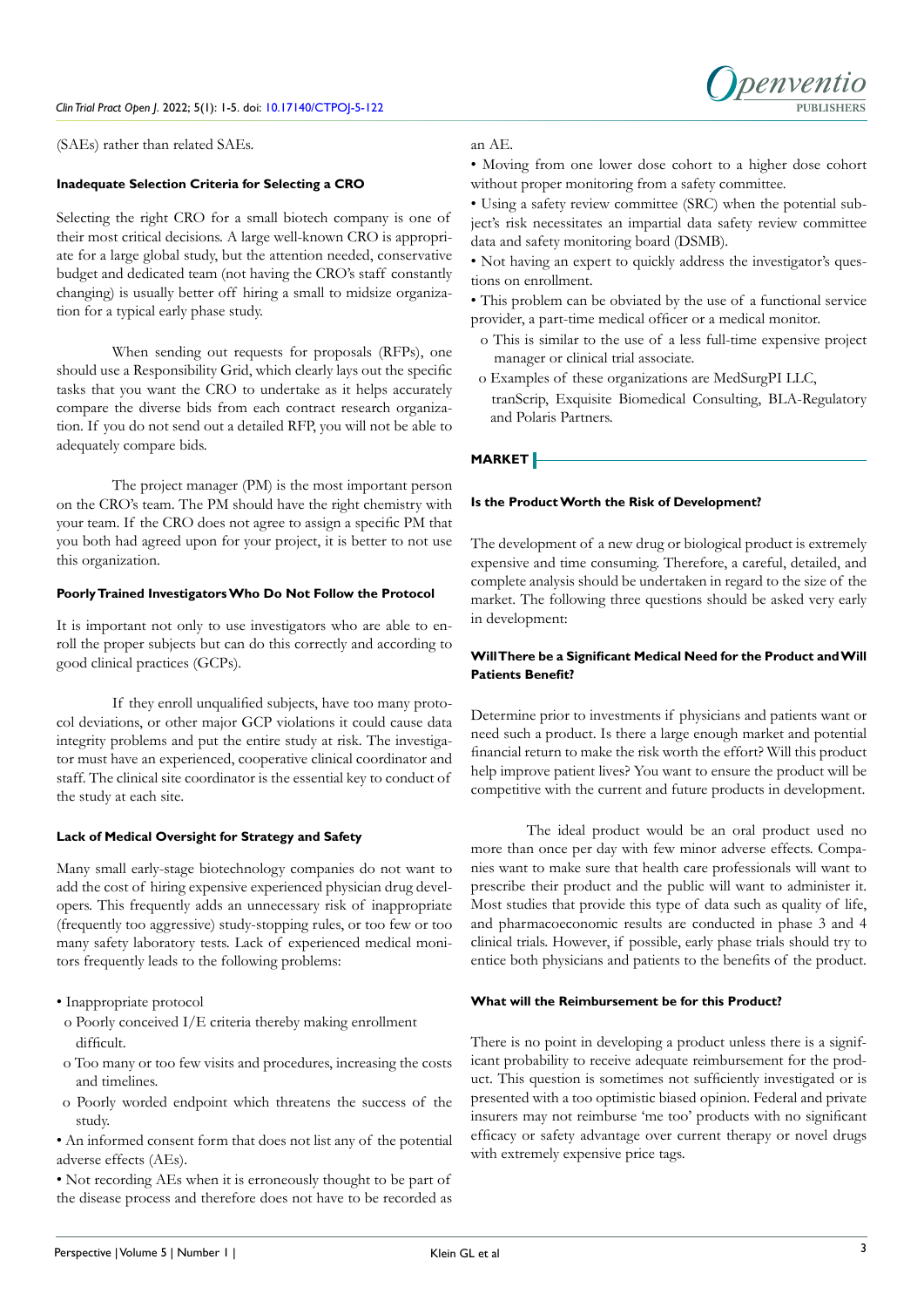#### **Will There be a Good Return on Investment?**

This must be one of the first questions answered. There must be enough economic incentive to make the risk of this undertaking feasible. Specific formulas and experts can help provide guidance for this essential question.

#### **FUTURE TRENDS**

Early phase clinical trials will become more complex and difficult to successfully complete without a great deal of sophistication. Many of these trials will employ new technological innovations with digital devices generating more real time continuous data. Thus, allowing for more patient centric and remote data collection to be more fully realized.

The Food and Drug Administration (FDA) has just released new guidelines, entitled "*Expansion cohorts: Use in First-in-Human Clinical Trials to Expedite Development of Oncology Drugs and Biologics*". Guidance for Industry, March 2022. In this guideline, the FDA states:

"*To limit the number of subjects that could be exposed to unacceptable safety risks or an ineffective drug, sponsors should establish an infrastructure to streamline trial logistics, facilitate data collection (see section VII., Safety Considerations), and incorporate plans to rapidly assess emerging data in real time and to disseminate interim results to investigators, institutional review boards (IRBs), and regulators*".

This guidance is an example of how these early phase clinical trials will be more demanding and intricate than previously imagined.

#### **CONCLUSION**

In our experience of serving as pharmaceutical executives for many biopharmaceutical and contract research organizations, we have seen all these avoidable common mistakes in early-phase product development. Many of these errors could be avoided if companies use experienced drug development professionals to assist them. There is no shortcut to drug development. In order to be successful, one must have enough financing, sufficient patents, and an experienced team of professional drug developers either on staff or as consultants who will help ensure an optimum pathway to product approval. The release of the new FDA guidance to expand first-in-human trials clearly demonstrates the increased complexity that future clinical trials will require.

It is hoped that this opinion piece will help make early clinical trials more effective, economic, and timely, so that more products can come successfully to the market.

#### **CONFLICTS OF INTEREST**

The authors declare that they have no conflicts of interest.

#### **GENERAL REFERENCES**

1. Arrowsmith J, Miller P. Phase II and Phase III attrition rates 2011-2012. *Nat Rev Drug Discov.* 2013; 12: 569. doi: [10.1038/](http://doi.org/10.1038/nrd4090) [nrd4090](http://doi.org/10.1038/nrd4090)

2. Calis KA, Archdeacon P, Bain RP, Forrest A, Perlmutter J, DeMets DL. Understanding the functions and operations of data monitoring committees: Survey and focus group findings. *Clinical Trials*. 2017: 14: 59-66. doi: [10.1177/1740774516679665](http://doi.org/10.1177/1740774516679665) 

3. Chan A-W, Tetzlaff JM, Altman DG, et al. SPIRIT 2013 statement: defining standard protocol items for clinical trials. *Ann Intern Med*. 2013; 158(3): 200-207. doi: [10.7326/0003-4819-158-3-](http://doi.org/10.7326/0003-4819-158-3-201302050-00583) [201302050-00583](http://doi.org/10.7326/0003-4819-158-3-201302050-00583)

4. Cuer B, Conroy T, Juzyna B, Gourgou S, Mollevi C, Touraine C. Joint modelling with competing risks of dropout for longitudinal analysis of health-related quality of life in cancer clinical trials. *Qual Life Res*. 2021. doi: [10.1007/s11136-021-03040-8](http://doi.org/10.1007/s11136-021-03040-8)

5. Emanuel E, Wendler D, Grady C. What makes clinical research ethical? *JAMA*. 2000; 283: 2701-2711. doi: [10.1001/](http://doi.org/10.1001/jama.283.20.2701) [jama.283.20.2701](http://doi.org/10.1001/jama.283.20.2701)

6. Food and Drug Administration (FDA). Expansion cohorts: Use in First-in-human clinical trials to expedite development of oncology drugs and biologics guidance for industry. March 2022. Web site. [https://www.fda.gov/regulatory-information/](https://www.fda.gov/regulatory-information/search-fda-guidance-documents/expansion-cohorts-use-first-human-clinical-trials-expedite-development-oncology-drugs-and-biologics) [search-fda-guidance-documents/expansion-cohorts-use-first-hu](https://www.fda.gov/regulatory-information/search-fda-guidance-documents/expansion-cohorts-use-first-human-clinical-trials-expedite-development-oncology-drugs-and-biologics)[man-clinical-trials-expedite-development-oncology-drugs-and-bi](https://www.fda.gov/regulatory-information/search-fda-guidance-documents/expansion-cohorts-use-first-human-clinical-trials-expedite-development-oncology-drugs-and-biologics)[ologics](https://www.fda.gov/regulatory-information/search-fda-guidance-documents/expansion-cohorts-use-first-human-clinical-trials-expedite-development-oncology-drugs-and-biologics). Accessed February 15, 2022.

7. Food and Drug Administration (FDA). FDA Guidance for clinical investigators, sponsors, and IRBS: adverse event reports to IRBs-Improving human subject protection. 2009. Web site. <https://www.fda.gov/media/72267/download>. Accessed February 15, 2022. FDA, Jan 2009.

8. Firth AD, Bryant DM, Johnson AM, Getgood AMJ. Predicting patient loss to follow-up in the STABILITY 1 study. *Journal of Bone and Joint Surgery.* 2022; doi: [10.2106/JBJS.20.02117](http://doi.org/10.2106/JBJS.20.02117)

9. Gaudino M, Chikwe J, Bagiella E, et al. Methodological standards for the design, implementation, and analysis of randomized trials in cardiac surgery: A scientific statement from the American Heart Association. *Circulation.* 2022; 145: e129-e142. doi: [10.1161/](http://doi.org/10.1161/CIR.0000000000001037) [CIR.0000000000001037](http://doi.org/10.1161/CIR.0000000000001037)

10. Huang GD, Bull J, McKee KJ, et al. A proposed framework from the clinical trials transformation initiative. *Contemp Clin Trials*. 2018; 66: 74-79. doi: [10.1016/j.cct.2018.01.003](http://doi.org/10.1016/j.cct.2018.01.003)

11. Kaski HM, Alakärppä A, Lantto U, et al. Endoscopic sinus surgery (ESS) to change quality of life for adults with recurrent rhinosinusitis: Study protocol for a randomized controlled trial.